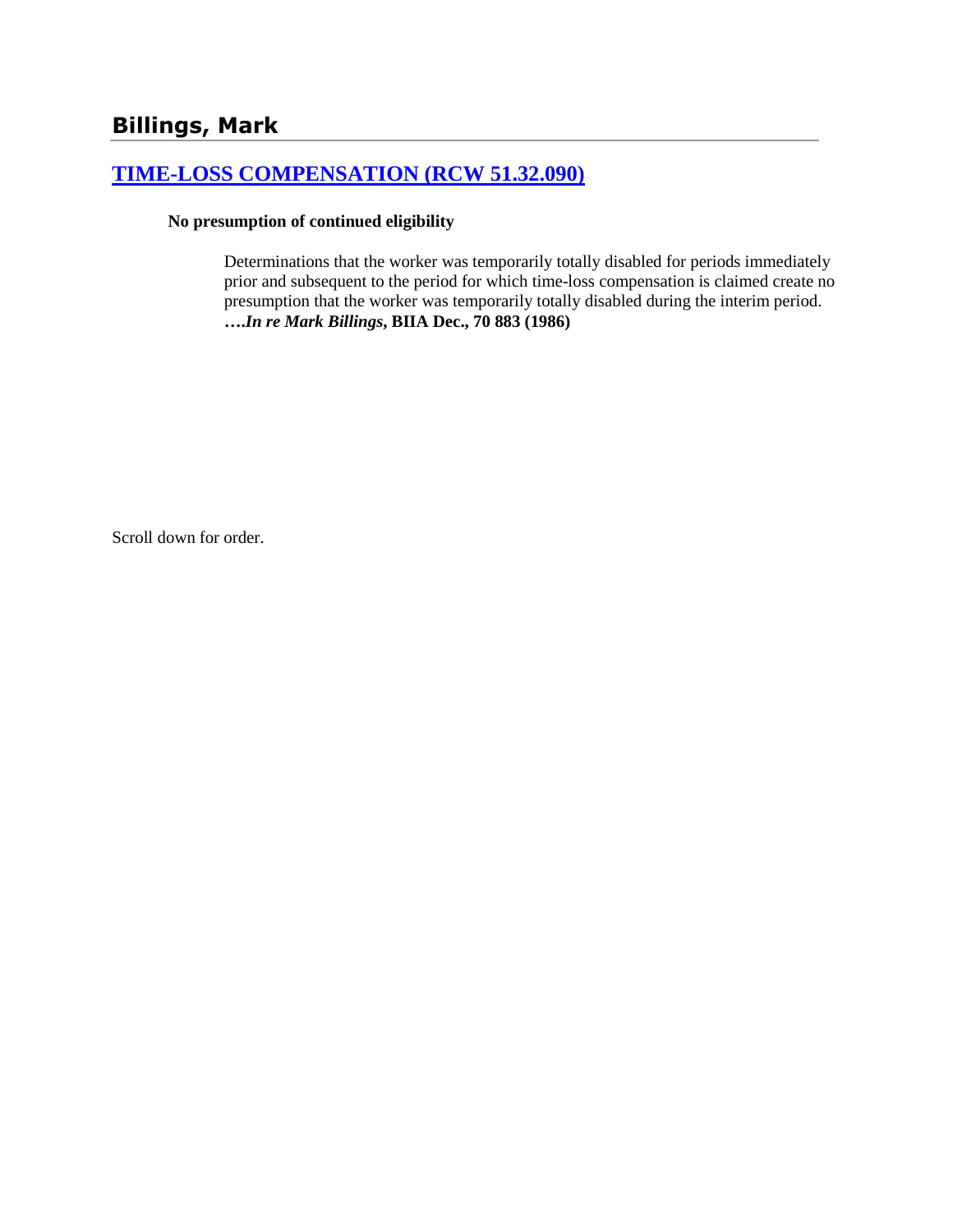#### **BEFORE THE BOARD OF INDUSTRIAL INSURANCE APPEALS STATE OF WASHINGTON**

**)**

**IN RE: MARK A. BILLINGS ) DOCKET NO. 70,883**

**CLAIM NO. G-853911 ) DECISION AND ORDER**

APPEARANCES:

Claimant, Mark A. Billings, by Norman W. Cohen

Employer, Northwest Drywall Supply, None

Department of Labor and Industries, by The Attorney General, per Gregg Rodgers, Assistant

This is an appeal filed by the claimant on June 24, 1985 from an order of the Department of Labor and Industries dated June 17, 1985 which denied payment of time loss compensation to the claimant for the period October 28, 1980 to February 13, 1984. **AFFIRMED**.

## **DECISION**

Pursuant to RCW 51.52.104 and RCW 51.52.106, this matter is before the Board for review and decision on a timely Petition for Review filed by the claimant to a Proposed Decision and Order issued on April 18, 1986 in which the order of the Department dated June 17, 1985 was affirmed.

The Board has reviewed the evidentiary rulings in the record of proceedings. The objection to exhibit number 5 is sustained, in part, to the extent that time loss orders contained in the Department's microfiche are cumulative of those presented as exhibit 4. The Board finds that no prejudicial error was committed by the other evidentiary rulings in the record and said rulings are hereby affirmed.

The procedural history of this case is adequately set forth in the Proposed Decision and Order. The issue on appeal is whether the claimant Mark A. Billings was entitled to any time loss compensation for the period October 28, 1980 to February 13, 1984. The claimant, in his Petition for Review, claims that in the alternative, he should receive an award for loss of earning power. The claimant had received time loss compensation from approximately April 1978 through January 23, 1979. The Department resumed time loss payment effective February 13, 1984 but specifically denied time loss compensation for the October 28, 1980 to February 13, 1984 period. It is the claimant's contention that the Department's payment of time loss for periods before and after the disputed period gives rise to a presumption of eligibility for time loss during that interim period. The claimant has made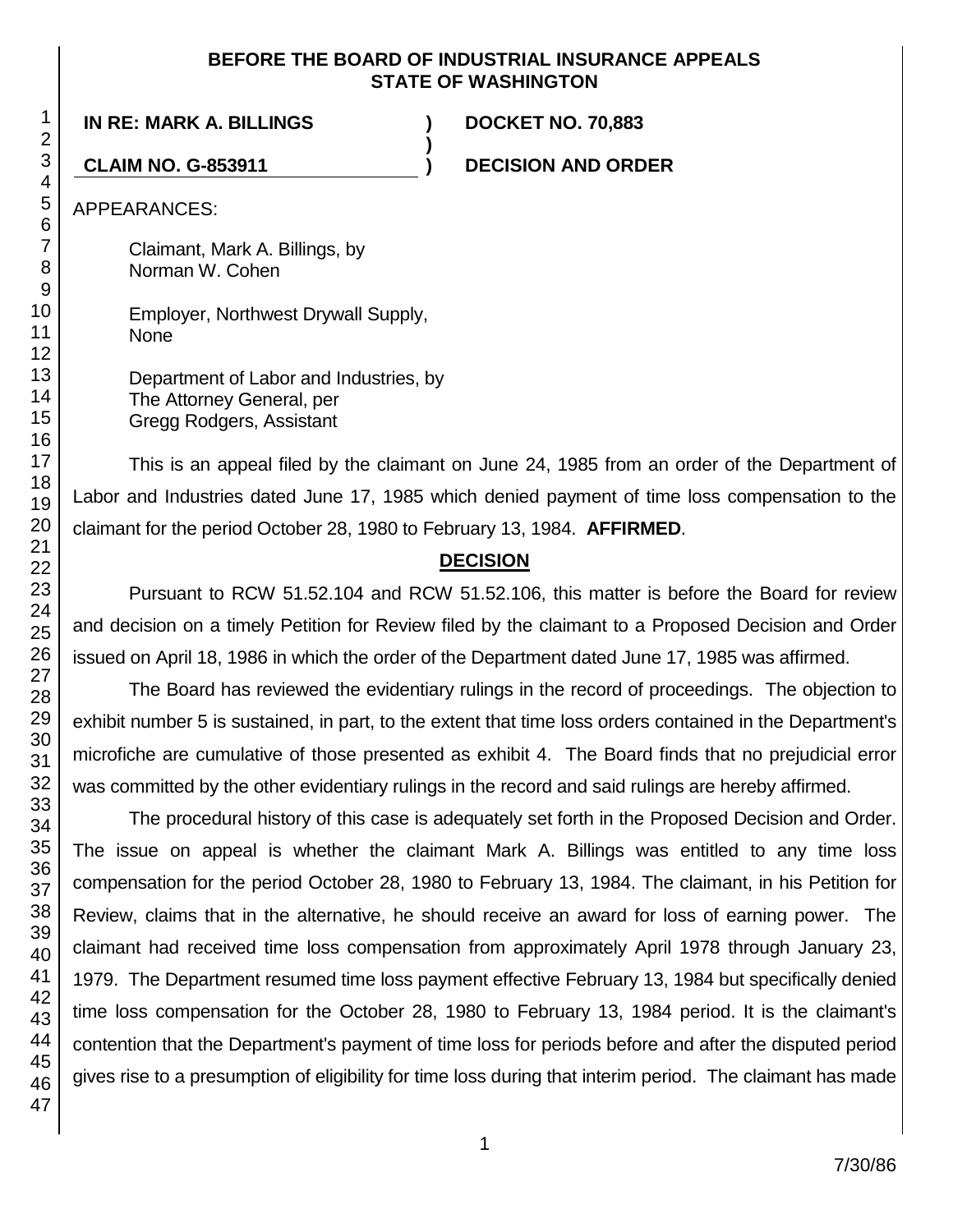no claim for time loss compensation or loss of earning power benefits for the period January 24, 1979 through October 27, 1980.

The claimant testified to his physical limitations and the job requirements of the various jobs he has held. He believed that because of his disability he could not have performed any of those jobs at an efficient level during the period October 1980 to February 1984. He further testified that his condition during that period was the same as it was during earlier periods of time during which he received time loss compensation. The claimant also presented the testimony of George Billings, his father, who as president and manager of Northwest Drywall Supply was also familiar with the job requirements of the types of positions his son has held. He testified that to his knowledge his son was not employed during the period 1980 to 1984. He also described his personal observations of his son's restricted use of his right leg.

The claimant did not present any medical evidence in support of his claim for benefits, and after presenting the above lay testimony indicated that he did not intend to present further evidence. Satisfied that the claimant had failed to establish a prima facie case, the Department chose not to present any evidence.

To establish a permanent inability to perform gainful employment, the claimant must present medical testimony, Weinheimer v. Department Labor and Industries, 8 Wn 2d. 14 (1941); Johnson v. Department of Labor and Industries, 45 Wn 2d. 71 (1954); or vocational testimony based upon proven and assumed medical facts of loss of function. Fochtman v. Department of Labor and Industries, 7 Wn. App. 286 (1972); Spring v. Department of Labor and Industries, 96 Wn 2d. 914 (1982). Time loss compensation and loss of earning power benefits are for temporary disability. They are payable during periods in which a claimant's condition is not fixed and requires medical treatment. Hunter v. Department of Labor and Industries, 43 Wn. 2d 696 (1953); Franks v. Department of Labor and Industries, 35 Wn. 2d 763 (1959). The proof required to establish temporary total disability and the right to time loss compensation is essentially the same as that required to establish permanent total disability. The primary difference relates to the duration of the disability. Bonko v. Department of Labor and Industries, 2 Wn App. 22 (1970). A right to loss of earning power benefits requires a showing of a loss of function resulting in a reduced earning capacity of at least 5% below the earning capacity existing prior to the injury. RCW 51.32.090(3).

The claimant contends that notwithstanding the fact he has failed to present either medical or vocational evidence in support of his claim, he has nevertheless established a prima facie case. He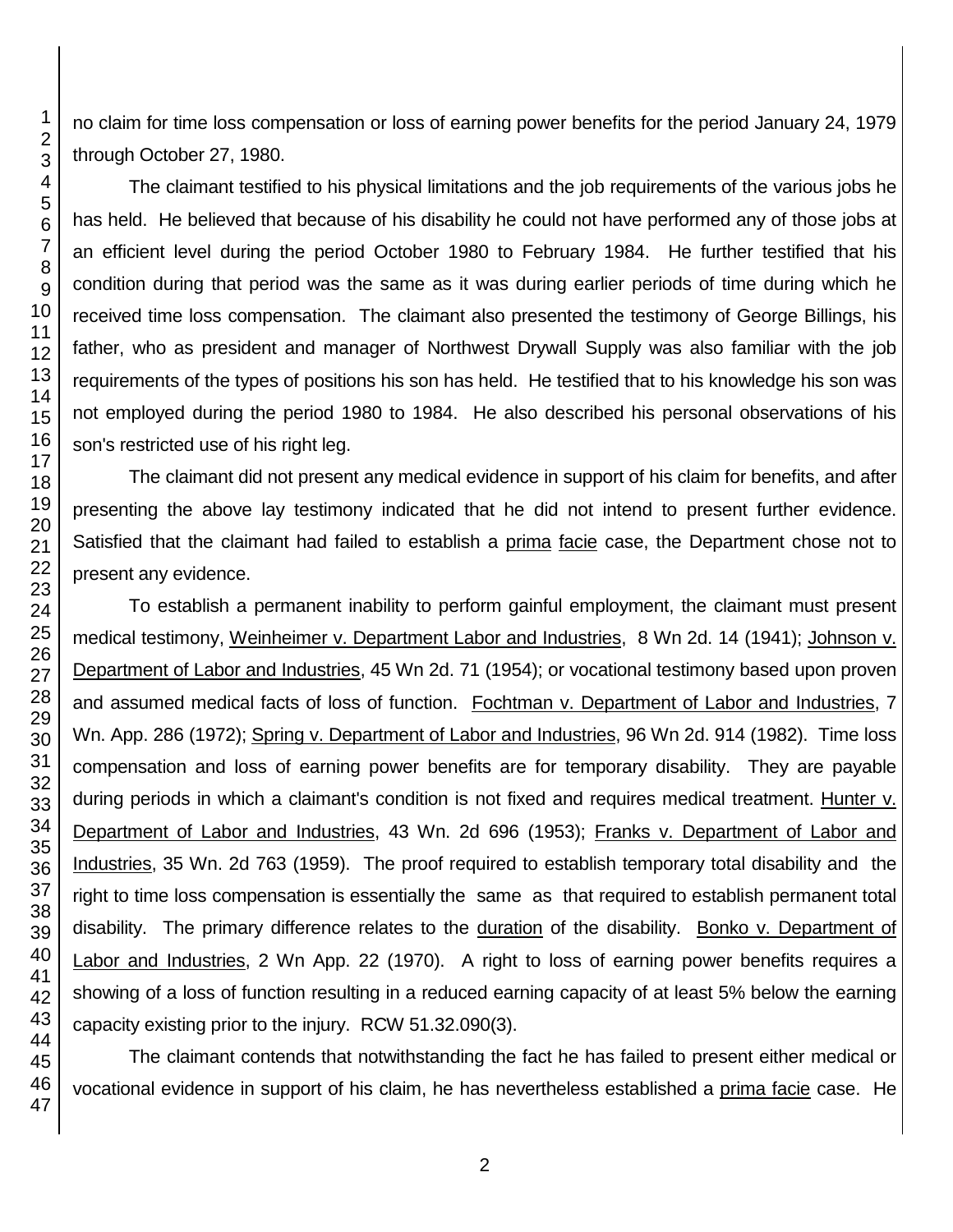maintains that the following facts raise an inference that he was entitled to time loss compensation or loss of earning power benefits during the disputed period of time: (1) he had a disability of approximately 40% of the amputation value of his right leg at the knee, (2) he suffered from a partial amputation of his right arm, (3) his education is limited, (4) his work experience has been largely limited to heavy employment, (5) his symptoms during the disputed period were substantially the same as during the periods the Department had determined that he was temporarily totally disabled, (6) Dr. Hubbard has always been his attending physician and was the physician who certified time loss prior and subsequent to the period in question, and (7) Dr. Hubbard was scheduled to testify for the Department but his testimony was cancelled by the Department.

It is not at all clear that all of the aforementioned alleged facts have been established by the record. Yet, even assuming that such facts have been established, we do not think that they raise an inference that the claimant was either temporarily totally disabled or sustained a loss of earning power during the period October 28, 1980 to February 13, 1984. Indeed, if any inference can be drawn from this list of facts, it would be that Dr. Hubbard was prepared to testify that during the disputed period the claimant's condition was fixed and stable and/or that the claimant was capable of gainful employment, and that the Department's denial of time loss compensation for that period was therefore proper.

The claimant places great emphasis on the Department orders paying time loss compensation prior to October 1980 and subsequent to February 1984. He is correct in noting that the final Department orders awarding time loss compensation during those periods carry a res judicata effect. His error lies in the extent of res judicata effect he would ascribe to those orders. An award of time loss for a particular period, which becomes final, precludes relitigation of the issue of eligibility for time loss during that particular period. Time loss is by definition, however, temporary. There is no presumption that a temporary disability will continue into the future or that it has existed for a period into the past. A presumption of continued disability does exist in cases in which a worker has been determined permanently and totally disabled. See Department of Labor and Industries v. Moser, 35 Wn App. 204 (1983); See also Malland v. Retirement Systems, 103 Wn 2d. 484, 488 (1985). No such legal presumption can arise, however, where the determination is limited to a finding of temporary disability for a particular period of time.

To establish his eligibility for time loss compensation or loss of earning power benefits between October 1980 and February 1984 it was necessary for the claimant to present medical evidence that during such period his condition was not fixed and required medical treatment, and that he suffered a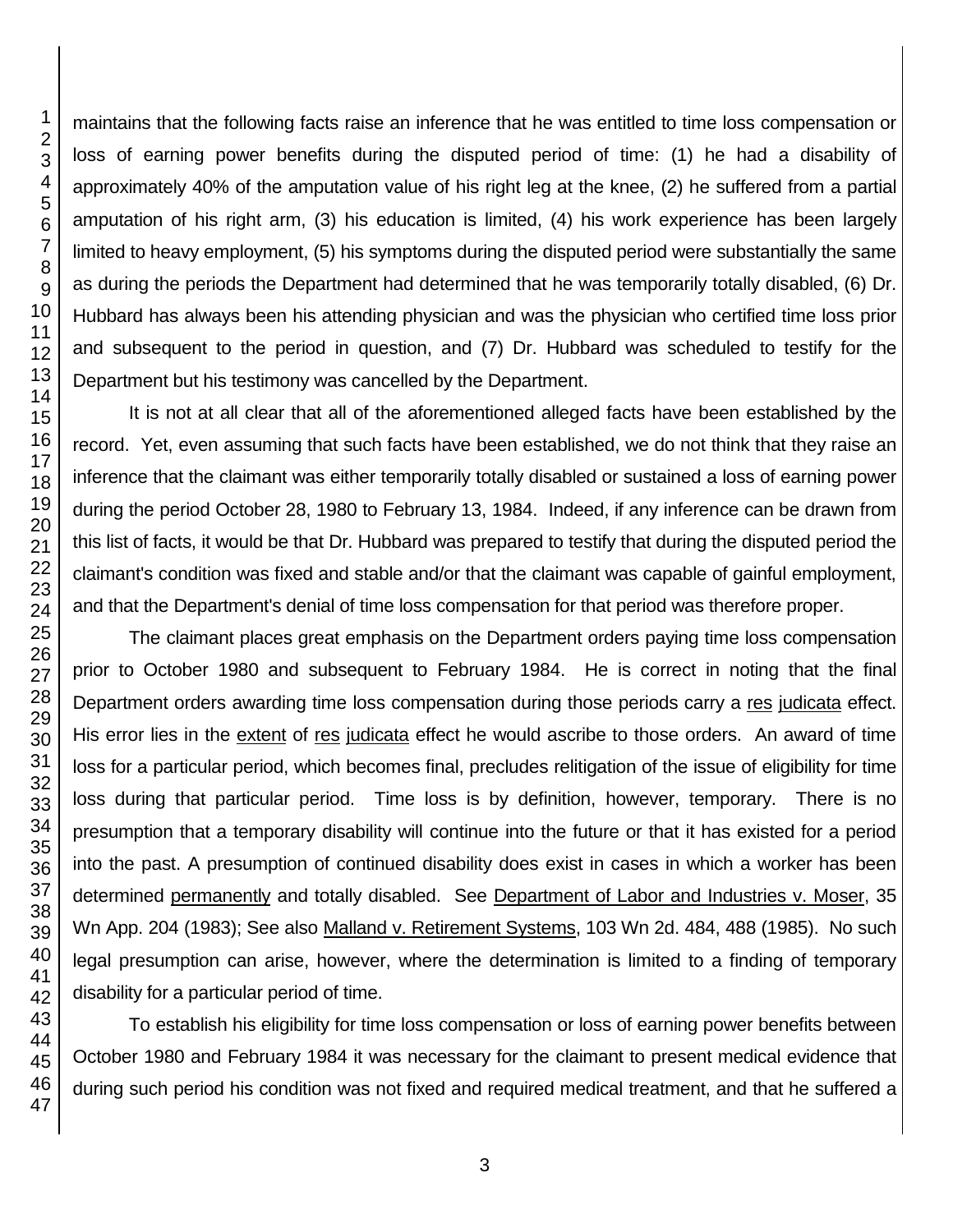loss of function which either rendered him incapable of gainful employment on a reasonably continuous basis or left him with only a partially restored earning capacity. Such testimony could have been substituted for, in part, by the testimony of a vocational expert. The claimant, however, chose not to present either medical or vocational testimony, and has therefore failed to establish a prima facie case for the relief sought.

The claimant cites Bitzan v. Parisi, 88 Wn 2d. 116 (1977) for the proposition that medical testimony is not required to establish an inability to work. Bitzan, however, involved a common law action for personal injuries and was not a case concerned with eligibility for time loss compensation or loss of earning power benefits under RCW 51. Furthermore, the plaintiff in Bitzan had indeed presented medical testimony that his physical condition precluded him from engaging in his usual occupation.

The claimant has also brought to the Board's attention its Decision and Order of April 15, 1980, in the case of In Re: Roger Morrison, Claim No. H-108288, Docket No. 53,482. The Morrison case stated that where the Department has closed a claim without an award for permanent partial disability and that determination is final, it is res judicata that the worker had no disability as a result of the industrial injury giving rise to that claim. We find nothing in Morrison which supports the relief requested by the claimant here, or which is inconsistent with our decision in this case.

The case presented by the claimant here, while legally interesting, is wholly inadequate to support his claim for relief. Legal arguments predicated on the scope of the principle of res judicata may provide stimulating mental fodder, but they are no substitute for hard medical evidence. We trust that the just result has been reached in this case, and that the absence of any medical evidence in the record supporting the claimant's contention is an indication that such evidence does not, in fact, exist.

After consideration of the Proposed Decision and Order and the Petition for Review filed thereto, and a careful review of the entire record before us, we are persuaded that the Proposed Decision and Order is supported by the preponderance of the evidence and is correct as a matter of law.

## **FINDINGS OF FACT**

The Board enters the following Findings of Fact:

1. On February 26, 1976, the Department of Labor and Industries received a report of accident filed on behalf of the claimant Mark A. Billings alleging an industrial injury to have occurred on February 17, 1976 while in the course of his employment with Northwest Drywall Supply. The claim was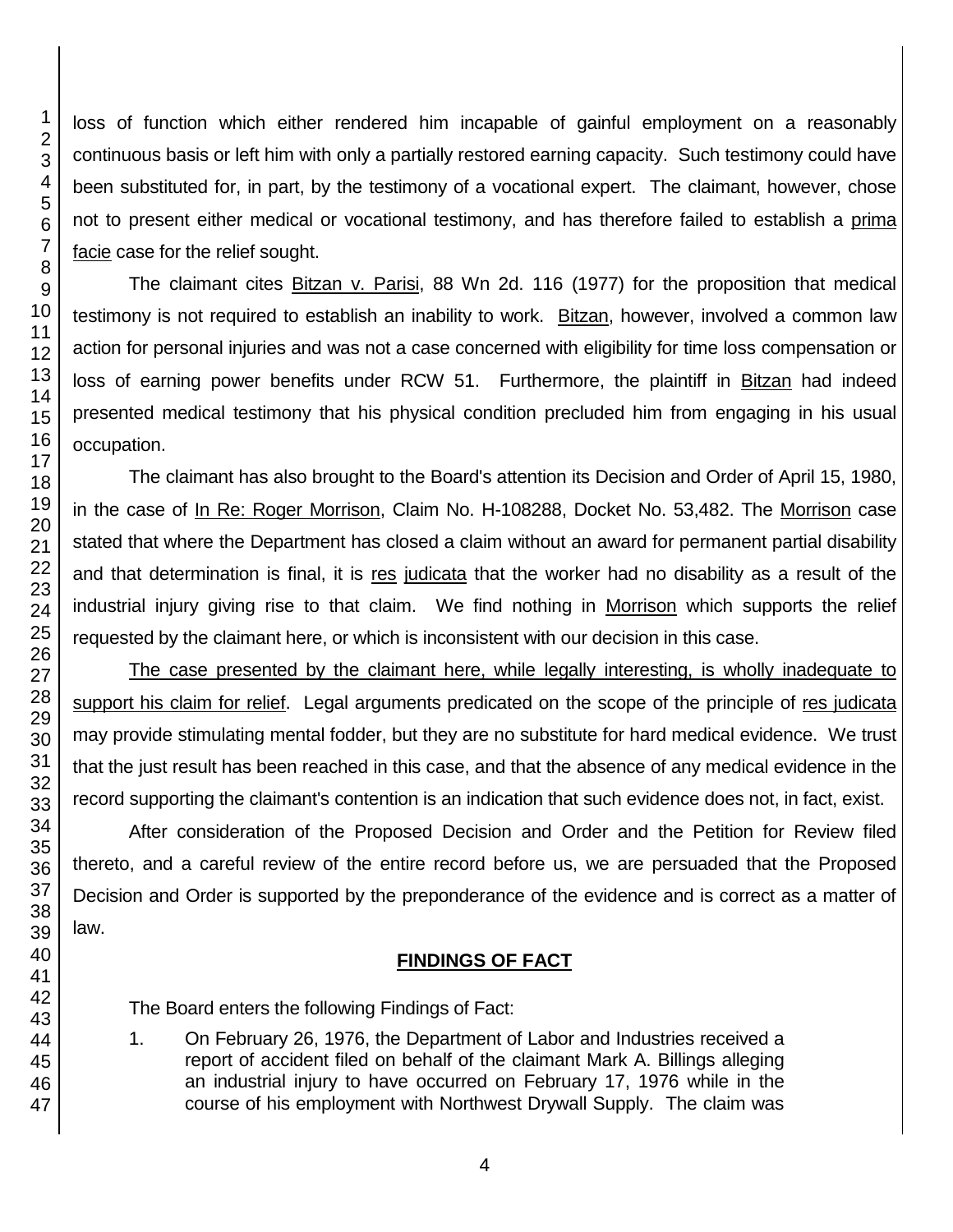allowed and treatment provided and on September 8, 1977 the Department issued an order closing the claim with a permanent partial disability award equal to 15% of the amputation value of the right leg at or above the knee joint with a functional stump.

On February 28, 1978 the claimant filed an application to reopen his claim for aggravation of condition. On March 16, 1978 the Department issued an order reopening the claim effective February 20, 1978. On February 20, 1979 the Department issued an order closing the claim with time loss compensation as paid and awarding a permanent partial disability equal to 30% of the amputation value of the right leg at or above the knee with a functional stump, less prior awards. On March 13, 1979 a Protest and Request for Reconsideration was filed on behalf of the claimant. On March 21, 1979 the Department issued an order closing the claim with time loss compensation as paid and awarding the claimant a permanent partial disability equal to 40% of the amputation value of the right leg at or above the knee joint with a functional stump, less prior awards. On May 16, 1979 the Department received an application to reopen the claim for aggravation of condition. On May 22, 1979 the Department issued an order modifying the March 21, 1979 order from final to interlocutory and holding the claim to remain open for authorized treatment and such other action as may be indicated.

On October 28, 1980 the Department issued an order closing the claim with time loss compensation as paid to March 27, 1979 inclusive. On March 24, 1981 the Department received an application to reopen the claim for aggravation of condition. On March 30, 1981 the Department issued an order denying the application to reopen holding the claim to remain closed pursuant to the provisions of the order dated October 28, 1980.

On February 23, 1984 the Department received an application to reopen the claim for aggravation of condition. On April 2, 1984 the Department issued an order holding the claim reopened effective February 13, 1984 for authorized treatment and action as indicated. On April 30, 1984 the Department received a Protest and Request for Reconsideration alleging that the claimant had not received the closing order of October 28, 1980 and was unaware that the claim had been closed. On May 18, 1984 the Department issued an order holding the claim to remain open pursuant to the provisions of the prior order dated April 2, 1984. On June 7, 1984 the Department received a Protest and Request for Reconsideration filed on behalf of the claimant alleging that the claimant had not received any orders closing the claim. On July 2, 1984 the Department issued an order affirming the provisions of the prior order dated May 18, 1984. On August 29, 1984 the Board of Industrial Insurance Appeals received a Notice of Appeal filed on behalf of the claimant appealing the Department order dated July 2, 1984. On September 6, 1984 the Board issued an order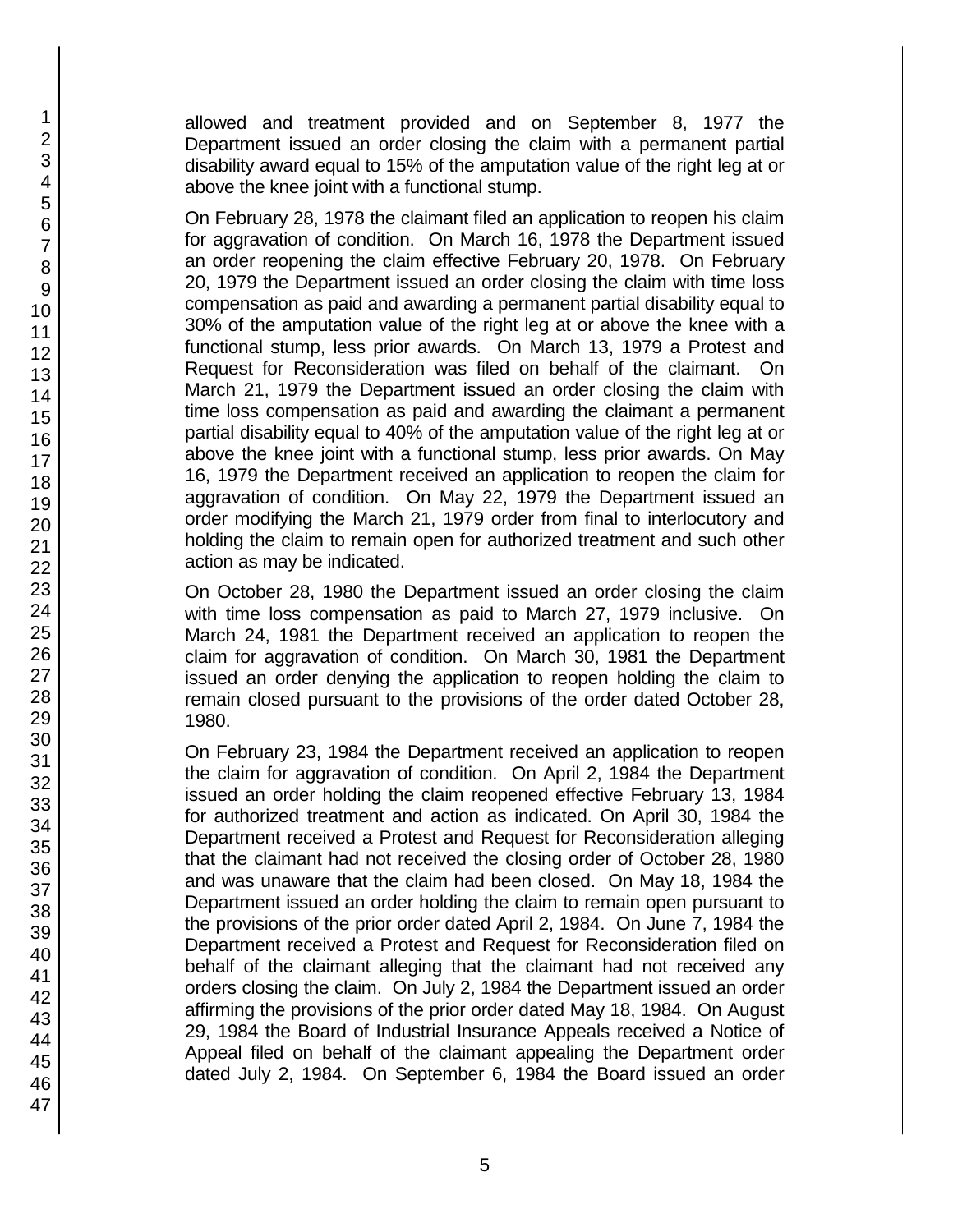granting appeal assigning it Docket No. 68,577 and directing that proceedings be held.

On April 26, 1985 a Proposed Decision and Order was entered concluding that the Board did not have jurisdiction over the subject matter of the appeal for reason that the Department orders dated October 28, 1980 and March 30, 1981 were not communicated to the claimant and that subsequent Protests and Request for Reconsideration filed by the claimant contesting the closure of the claim rendered the Department orders dated October 28, 1980 and March 30, 1981 interlocutory and not final orders. On June 4, 1985 the Board issued an order denying Petition for Review and adopting the Proposed Decision and Order entered April 26, 1985.

On June 17, 1985 the Department issued an order providing that in as much as an application had been made for temporary total disability for the period October 28, 1980 to but not including February 13, 1984 and whereas a review of the file failed to disclose medical evidence to support payment of time loss compensation, time loss compensation would be denied for the period October 28, 1980 through February 12, 1984. A Notice of Appeal was filed on behalf of the claimant on June 24, 1985 and on July 8, 1985 the Board issued an order granting the appeal assigning it Docket No. 70,883 and directing that proceedings be held.

- 2. On February 17, 1976, Mark A. Billings injured his right knee while he was working for Northwest Drywall Supply when he slipped on steps leading from the office.
- 3. From approximately February 24, 1978 to January 23, 1979 the Department paid time loss compensation to the claimant.
- 4. For the period February 13, 1984 to January 15, 1986 the Department has paid time loss compensation to the claimant.
- 5. The record of these proceedings contains no medical evidence, or vocational evidence based upon proven and assumed medical facts of loss of function, which would indicate that the claimant was either temporarily totally disabled or sustained a loss of earning power for any period between October 28, 1980 and February 13, 1984.

### **CONCLUSIONS OF LAW**

The Board makes the following Conclusions of Law:

- 1. The Board has jurisdiction of the parties and the subject matter of this appeal.
- 2. The order of the Department of Labor and Industries dated June 17, 1985 which provided that there was no medical evidence to support payment of time loss compensation claimed for the period October 28, 1980 to but not

47